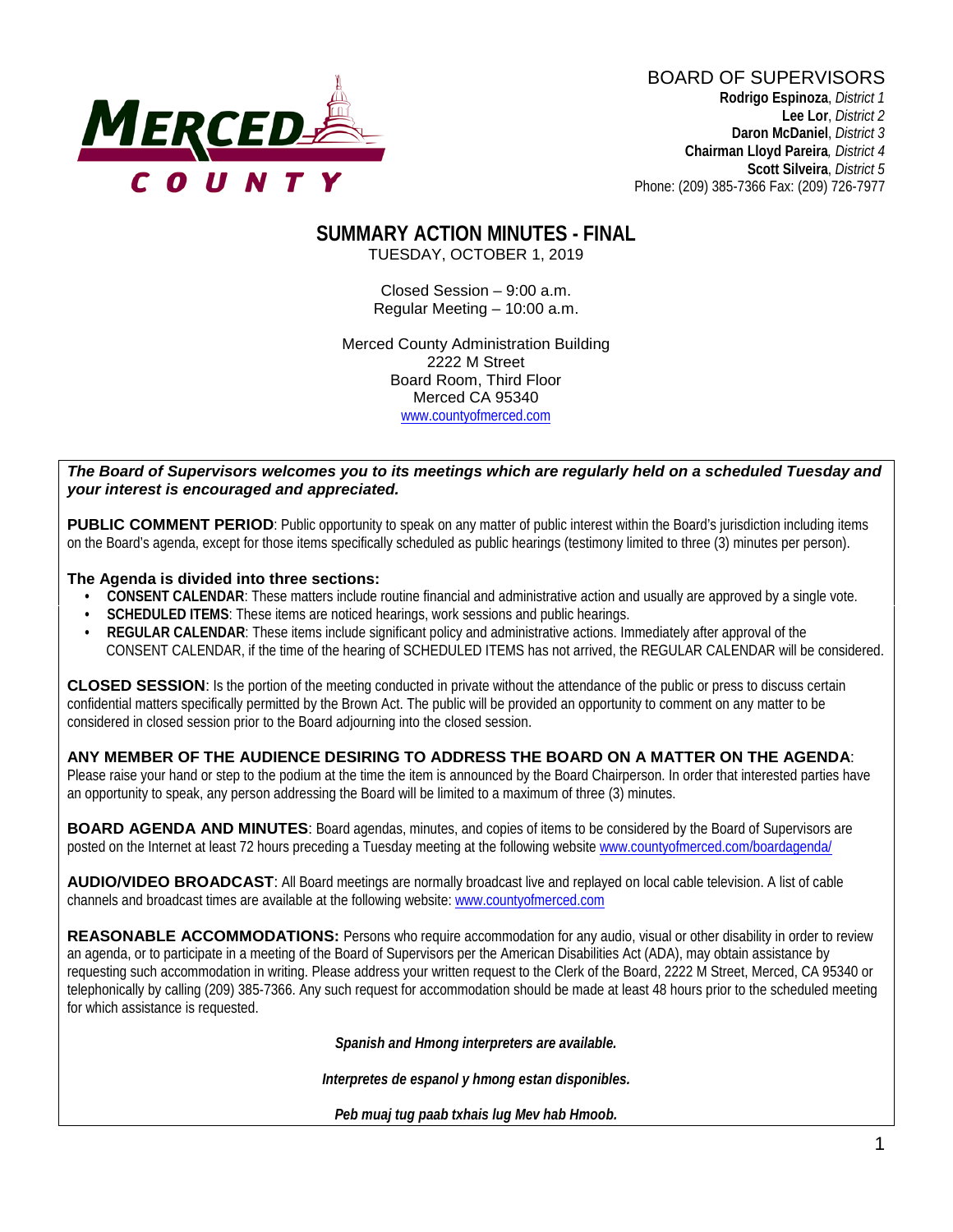#### SCHEDULED ITEMS

#### **9:00 A. M. THE PUBLIC IS INVITED TO SPEAK ON ANY ITEM ON THE AGENDA-TESTIMONY IS LIMITED TO THREE MINUTES PER PERSON**

### **CLOSED SESSION - CONFERENCE WITH LEGAL COUNSEL - EXISTING LITIGATION:**

It is the intention of the Board to meet in Closed Session concerning Existing Litigation pursuant to Government Code Section 54956.9(d)(1): 1. Carlos Lopez v. County of Merced, Workers Compensation Appeals Board Case Nos. ADJ10282916, ADJ8872142 and ADJ9537303.

#### **THE BOARD RECESSED AT 9:04 A.M. WITH SUPERVISOR PAREIRA NOT PRESENT AND RECONVENED AT 10:00 A.M. WITH ALL MEMBERS PRESENT, AND THE CHAIRMAN ADVISED STAFF WAS GIVEN DIRECTION**

#### **GOVERNMENT CODE SECTION 54954.2 COMPLIANCE (LATE AGENDA ITEMS)**

**10:00 A. M. INVOCATION led by Pastor Cesar Johnson/PLEDGE OF ALLEGIANCE**

**PUBLIC OPPORTUNITY TO SPEAK ON ANY MATTER OF PUBLIC INTEREST WITHIN THE BOARD'S JURISDICTION INCLUDING ITEMS ON THE BOARD'S AGENDA, EXCEPT FOR THOSE ITEMS SPECIFICALLY SCHEDULED AS PUBLIC HEARINGS (TESTIMONY LIMITED TO THREE MINUTES PER PERSON)**

#### *REVIEW BOARD ORDER – SEE PAGE 11*

**APPROVAL OF CONSENT AGENDA CALENDAR (ITEMS #1 - 17)**

#### **SCHEDULED ITEMS:**

#### **COUNTY EXECUTIVE OFFICE - SECOND READING**

Conduct a Second Reading and consider adoption of an ordinance entitled "An Ordinance Repealing and Replacing Chapter 5.12, Title 5, of the Merced County Relating to County Purchasing and Purchasing Agent Authority" **RECOMMENDATION:**

1) Conduct a Second Reading of the proposed ordinance entitled "An Ordinance Repealing and Replacing Chapter 5.12, Title 5, of the Merced County Code Relating to County Purchasing and Purchasing Agent Authority"; 2) Waive further reading of the proposed ordinance; and 3) Adopt the ordinance.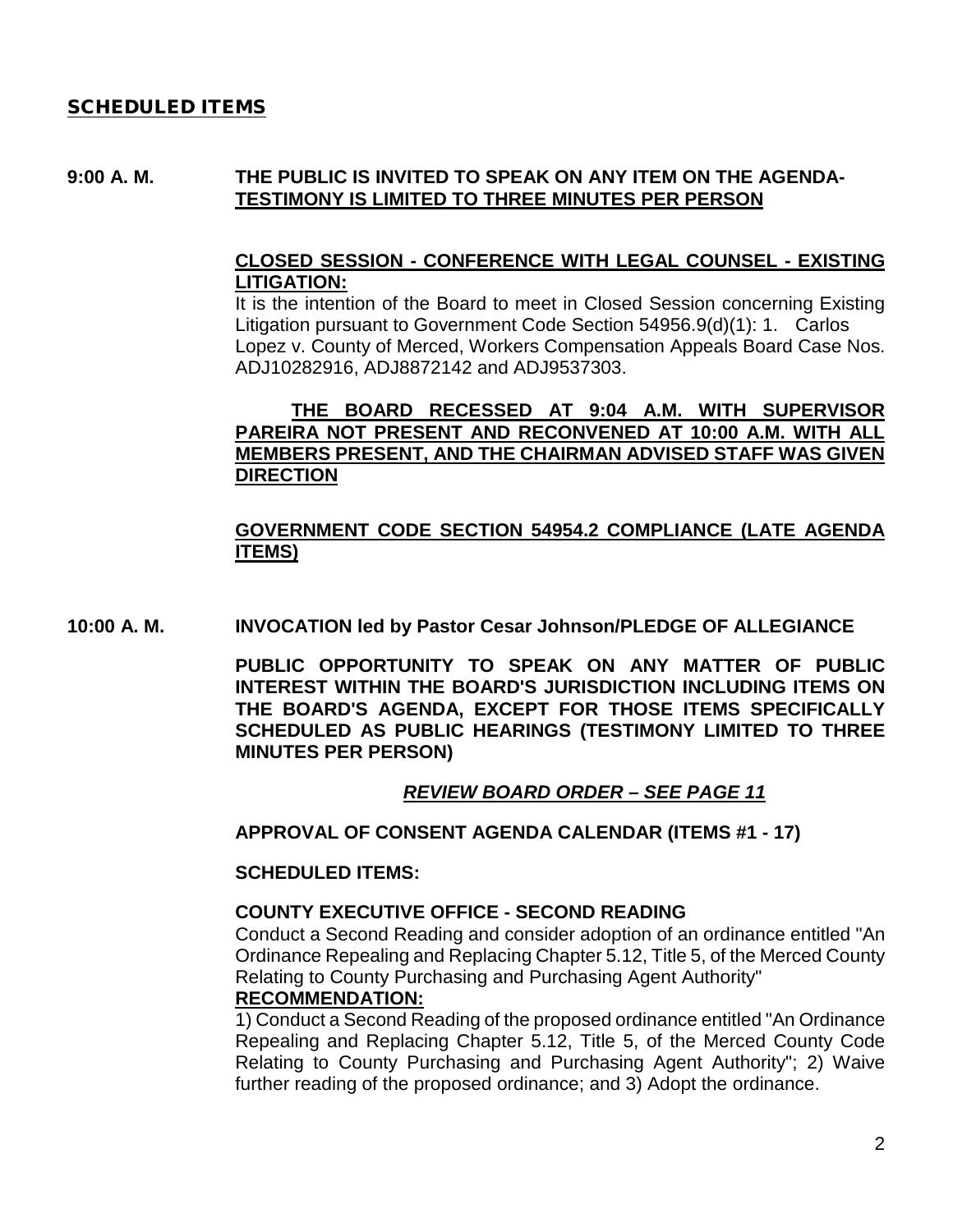## *REVIEW BOARD ORDER – SEE PAGE 11*

### **COUNTY EXECUTIVE OFFICE - SECOND READING**

Conduct a Second Reading and consider adoption of an ordinance entitled "An Ordinance adding Chapter 5.14 to the Merced County Code relating to the adoption of an alternative leasing procedure for County-owned real property and designating authority to county officials for various real property transactions"

## **RECOMMENDATION:**

1) Conduct a Second Reading of a proposed ordinance entitled "An Ordinance adding Chapter 5.14 to the Merced County Code relating to the adoption of an alternative leasing procedure for County-owned real property and designating authority to county officials for various real property transactions" 2) Waive further reading of proposed ordinance; 3) Adopt the Ordinance.

## *REVIEW BOARD ORDER – SEE PAGE 11*

### **REPORTS/BOARD DIRECTION**

County Executive Officer, County Counsel, Board of Supervisors Members

### CONSENT CALENDAR (Items # 1-17) **APPROVED AS RECOMMENDED AYES: ALL**

#### Public Works

1. 1) Approve and authorize the Chairman to sign Amendment Contract No. 2012125 with Hilmar Aquatics Club to change the name of the responsible entity for the operation and maintenance of the Hilmar Community Pool in Hilmar from the Hilmar Swim Club to the Hilmar Aquatics Club; and 2) Amend section 10.6 of the original agreement to reflect current insurance standards per County Risk Management.

#### Health

- 2. 1) Set a First Reading at 10:00 a.m. on October 22, 2019, to consider amending an ordinance entitled To Establish Ambulance Service Exclusive Operating Areas to Include Provisions for Ambulance Service Licensing and Operations, and Convalescent Transport, Ordinance No. 1925 to codify this as Title 9, General Health and Safety, Chapter 9.44; and 2) Set a Second Reading and possible adoption of the proposed Ordinance on November 5, 2019 at 10:00 a.m.
- 3. Approve and authorize the Chairman to sign Amendment Contract No. 2016226 with Air Methods, Inc. for rotor-wing ambulance services in accordance with the approved fee schedule established pursuant to Merced County Ordinance Code, Title 9, General Health and Safety, Chapter 9.49020, Clinical Fees.

#### Behavioral Health

4. Approve and authorize the Chairman to sign Amendment Contract No. 2017185 with Merced Drug for the provision of pharmacy services to clients and bulk pharmaceuticals to Marie Green Psychiatric Center.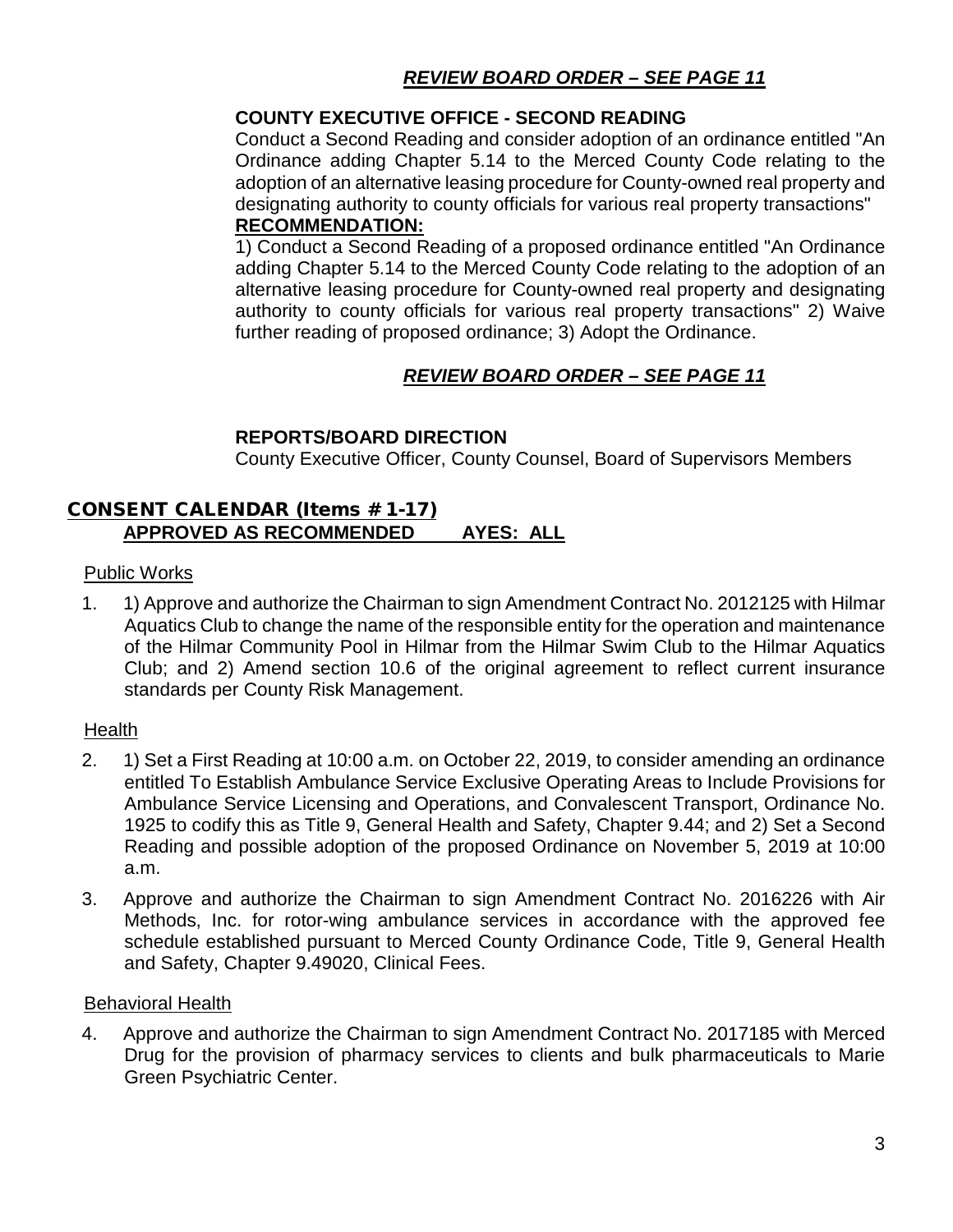5. Proclaim the week of October 23-31, 2019, as Red Ribbon Celebration Week in Merced County; and 2) Authorize and encourage all County departments and employees to wear red ribbons and to display red ribbons on County buildings and vehicles during that week.

## Administrative Services

6. Approve and authorize the Chairman to sign Amendment Contract No. 2010124 with Tyler Technologies for services in support of the implementation of Tyler Technologies' Warrant System.

### Workforce Investment

7. Approve and authorize the Chairman to sign Amendment Contract No. 2018198 with Economic Modeling, LLC (EMSI) for ten (10) users to prepare industry sector reports.

### Probation

8. Approve and authorize the Chairman to sign Amendment Contract No. 2017213 with Dr. Edward Flores, Ph. D. to comply with the Board of State and Community Corrections new special terms and conditions.

#### **Sheriff**

9. Approve Budget Transfer in the amount of \$8,000 to purchase a new AC unit for the Castle Office of the Sheriff Airwing.

#### Executive Office

- 10. Act on Claims for Damages submitted by Margarita Marie Velasquez, Lea McDermott, Holly Tucker, Ricardo Perez, Ricardo Zermeno and Rene Snider, Lyza Lynn Martinez, Drea Lee Martinez, Denise Sawyer, Douglas Snider and the Estate of Rene Snider as recommended by Risk Management and County Counsel.
- 11. Set Public forum in accordance with Government Code Section 7283.1 (d) regarding local law enforcement agencies' interaction and communication with the United States Immigration and Customs Enforcement in 2018 for November 19, 2019 at 1:30 p.m. in the Board Chambers at 2222 M Street Merced, California 95340.

#### Community and Economic Development

12. Set a Public Hearing for October 22, 2019 at 10:00 a.m. to consider adoption of the Revised Draft Zoning Ordinance which replaces Title 18 (Zoning) The purpose of the amendment is: 1) To implement the 2030 Merced County General Plan's goals and policies; 2) To make the zone code user friendly by way of logical organization, clear language, and easy to understand tables and graphics; 3) To fix longstanding issues identified by staff; 4) To address policy issues recommended by the Board of Supervisors; and, 5) To bring the code into conformance with State and Federal Laws. The provisions of this text amendment would be effective in all unincorporated areas of the County of Merced.

#### Board Recognition

13. Authorize Proclamation in Recognition of Domestic Violence Awareness for the month of October 2019 in Merced County.

#### **Supervisor Espinoza presents Proclamation to Lideres Campesinas and Supervisor Lor presents Proclamation to Valley Crisis Center**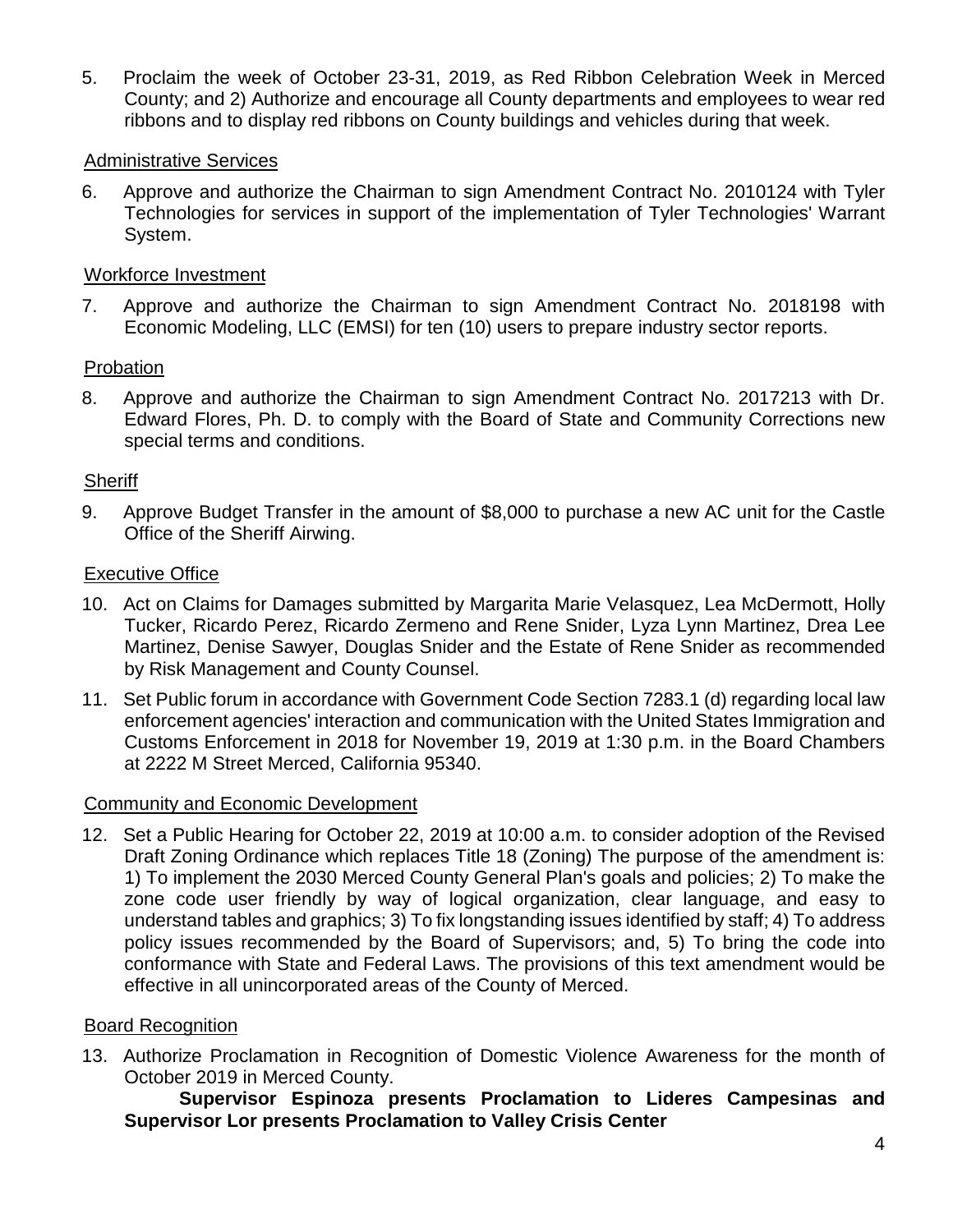- 14. Authorize Certificates of Recognition to Westside Community Healthcare District-Paramedics, Westside Community Healthcare District-Emergency Medical Technicians, Gustine Fire Department and Gustine Police Department for the 2019 Candlelight Memorial Walk Remembering the Victims and the Heroes of 9-11 "We Will Never Forget".
- 15. Authorize Proclamation in Recognition of Constitution Week in Merced County.
- 16. Authorize Certificate of Recognition to Merced County Office of Education Family Resource Council in Celebration of 25th Anniversary.
- 17. Authorize Certificate of Recognition to David Santos Farming for being honored as the Agriculture Business of the Year for 2019 by the Los Banos Downtown Association.

## REGULAR CALENDAR

## BOARD ACTION

## PUBLIC WORKS

18. Adopt Resolution establishing a crosswalk across Ballico Avenue at Gregg Street in the Ballico area.

### **ADOPTED RESOLUTION NO. 2019-91 AS RECOMMENDED AYES: ALL**

19. 1) Adopt the Resolution establishing a 45 MPH speed zone on Farmland Avenue from 900 feet east of G Street (Merced City Limits) to Golf Road; and 2) Direct the Department of Public Works to install and maintain speed limit signs to provide notice to motorists of the reduced speed limit.

## **ADOPTED RESOLUTION NO. 2019-92 AS RECOMMENDED AYES: ALL**

20. 1) Consider the proposed Mitigated Negative Declaration for the County of Merced Streams Group Flood Control Channel Maintenance program and comments received during the public review process and find that there is no substantial evidence that the project will have a significant effect on the environment; and 2) Adopt the Mitigated Negative Declaration and Mitigation Monitoring Reporting Program for the County of Merced Flood Control Channel Maintenance Program, a program for routine maintenance of County Flood Control Channels which includes approximately 139 miles of flood control channels in eastern Merced County and Los Banos Creek in western Merced County.

## **APPROVED AS RECOMMENDED AYES: ALL**

21. 1) Consider the proposed Mitigated Negative Declaration for the County of Merced Bridge Maintenance Program and comments received during the public review process and find that there is no substantial evidence that the project will have a significant effect on the environment; and, 2) Adopt the Mitigated Negative Declaration and Mitigation Monitoring Reporting Program for the County of Merced Bridge Maintenance Program, a program for routine maintenance and repair of the 396 road bridge/culverts in the County.

## **APPROVED AS RECOMMENDED AYES: ALL**

22. Contract with Santos Excavating, Inc. for waste water pond cleaning at the County's correctional facilities on Sandy Mush Road in the Merced area.

## **AUTHORIZED CONTRACT NO. 2019296 AS RECOMMENDED AYES: ALL**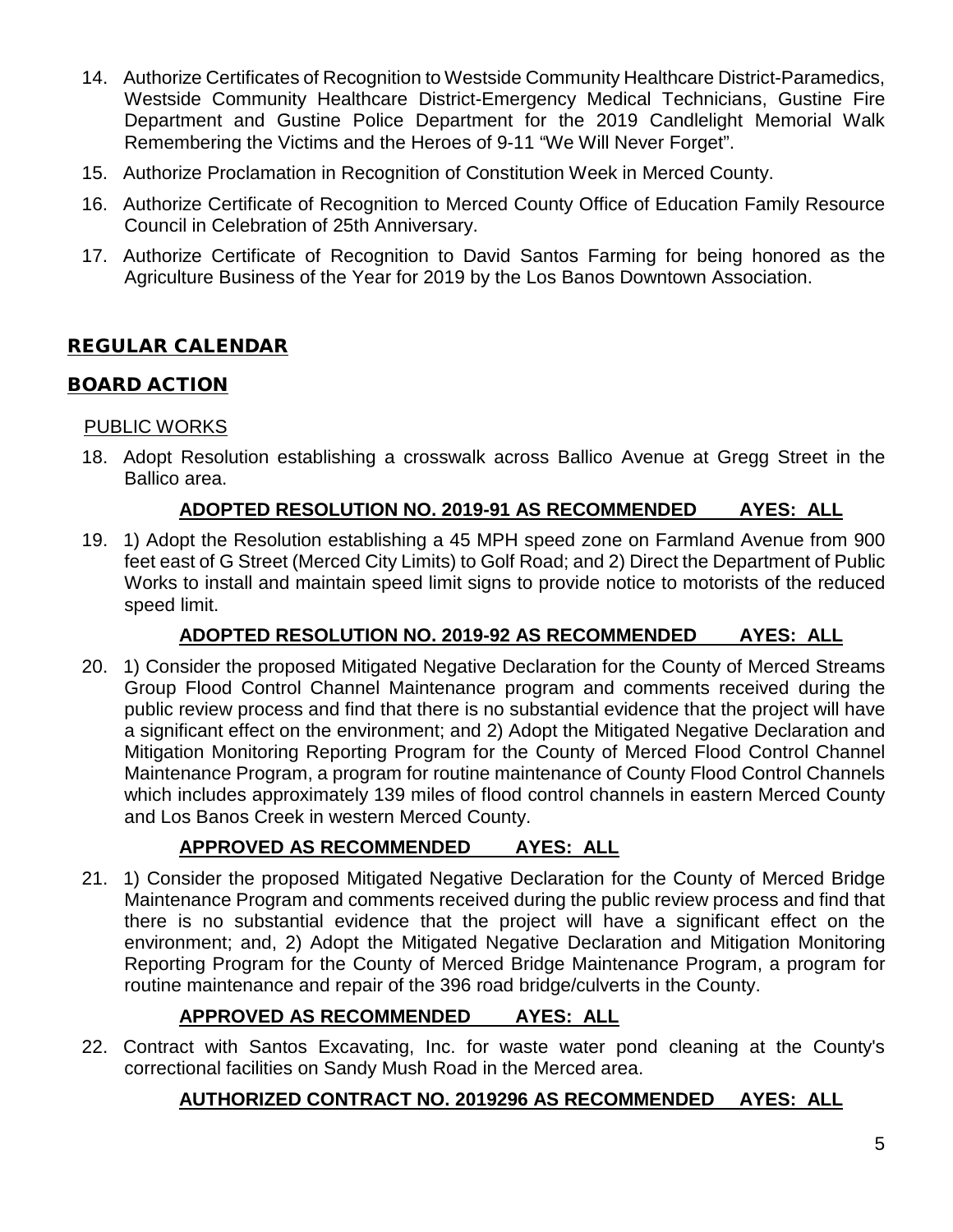23. 1) Approve the Agreement for Purchase of Real Property between Merced County and Dole Packaged Foods, LLC, a California Limited Liability Company, for acquisition of property located on Los Cerritos Road (APNs 038-050-024 & 038-050-025) for the Los Cerritos Road Over Dry Creek Bridge Project at a cost of \$12,100; and 2) Authorize the Chairman to sign the agreement listing the terms and conditions of the acquisition; and, 3) Adopt Resolution accepting the Easement Deed from Dole Packaged Foods, LLC, a California Limited Liability Company, for acquisition of property for the Los Cerritos Road Over Dry Creek Bridge Project; and, 4) Approve payment to a title company for the accepted value of property plus escrow and any other transaction fees.

## **AUTHORIZED CONTRACT NO. 2019297 AND ADOPTED RESOLUTION NO. 2019- 96 AS RECOMMENDED AYES: 2, 3, 4, 5 ABSTAIN: 1**

## *REVIEW BOARD ORDER – SEE PAGE 11 AND 12*

24. 1) Approve the agreement for Purchase of a Temporary Construction Easement between Merced County and Dry Creek Almond Ranch, LLC, a California Limited Liability Company, for a temporary construction easement located on Los Cerritos Road (APN: 038-050-074) for the Los Cerritos Road Over Dry Creek Bridge Project at a cost of \$500; and 2) Authorize the Chairman to sign the agreement listing the terms and conditions of the acquisition; and, 3) Approve payment to Dry Creek Almond Ranch LLC, a California Limited Liability Company for the accepted value of the Temporary Construction Easement.

## **AUTHORIZED CONTRACT NO. 2019298 AS RECOMMENDED AYES: ALL**

25. 1) Approve a retainer agreement with Tanaka Design Group for landscape architecture services; 2) Authorize the Chairman to execute the agreement; and, 3) Authorize the Director of Public Works to execute Project Supplement Agreements in an amount not-to-exceed \$250,000.

## **AUTHORIZED CONTRACT NO. 2019299 AS RECOMMENDED AYES: ALL**

## AG. COMMISSIONER

26. Contract with United States Department of Agriculture - APHIS - Wildlife services for Annual Work Plan (Agreement Number: 19-73-06-0262-RA) for predatory animal control in Merced County.

## **AUTHORIZED CONTRACT NO. 2019300 AS RECOMMENDED AYES: ALL**

## HEALTH

27. Ratify the acceptance of the Fiscal Year 2019/2020 LabAspire Grant award totaling \$79,416 from the California Department of Public Health Emergency Preparedness for LabAspire fellowship training services; and authorize the Chairman to sign the "Acceptance of Award" form and related documents.

## **AUTHORIZED CONTRACT NO. 2019301 AS RECOMMENDED AYES: ALL**

28. 1) Contract with the California Department of Public Health-Office of AIDS for HIV Surveillance Program (State Contract No. 19-10430); and 2) Authorize the Chairman to sign all copies of the contract and required documents; and 3) Adopt the Resolution authorizing the Chairman to sign the contract.

## **AUTHORIZED CONTRACT NO. 2019302 AND ADOPTED RESOLUTION NO. 2019- 93 AS RECOMMENDED AYES: ALL**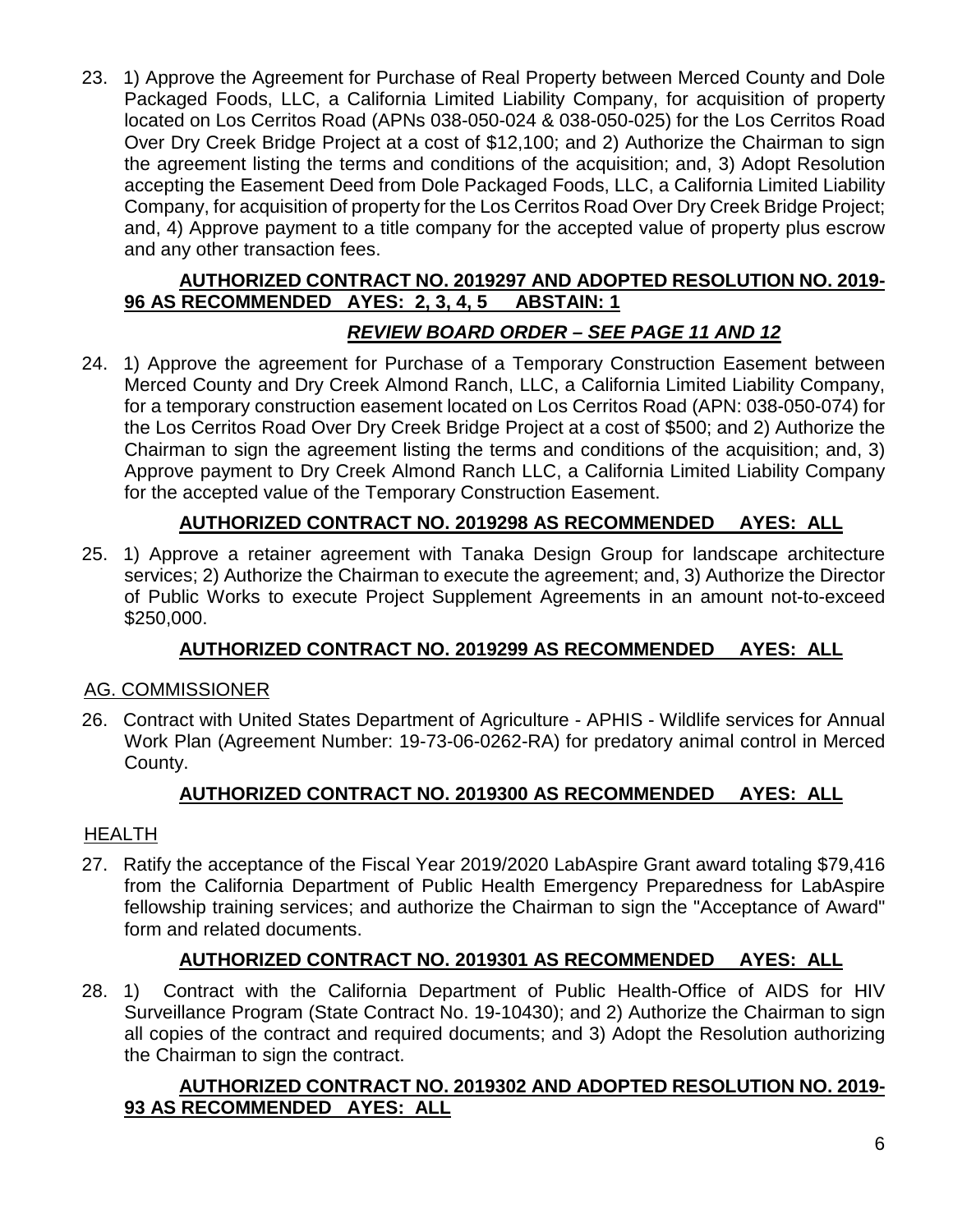29. Contract with California Department of Resources Recycling and Recovery for the Solid Waste Local Enforcement Agency Grant (No. EA 30-19-0003) for Fiscal Year 2019/2020; and adopt the Resolution authorizing the Chairman to sign the Grant agreement and authorizing the Director of Public Health or Designee to sign all payment requests.

## **AUTHORIZED CONTRACT NO. 2019303 AND ADOPTED RESOLUTION NO. 2019- 97 AS RECOMMENDED AYES: ALL**

30. Ratify the (State Contract No. CHVP 19-24) with California Department of Public Health approving Merced County Department of Public Health's acceptance of Maternal, Infant and Early Childhood Home Visiting funding through the California Department of Public Health Maternal Child and Adolescent Health Division.

## **AUTHORIZED CONTRACT NO. 2019304 AS RECOMMENDED AYES: ALL**

## BEHAVIORAL HEALTH AND RECOVERY SERVICES

31. Contract with Turner Residential, Inc. for residential care services to Behavioral Health and Recovery Services consumers.

## **AUTHORIZED CONTRACT NO. 2019305 AS RECOMMENDED AYES: ALL**

32. Contract with JDT Consultants, Inc. for specialty mental health services for youth clients placed out-of-county.

## **AUTHORIZED CONTRACT NO. 2019306 AS RECOMMENDED AYES: ALL**

33. Contract with Charis Youth Center for the provision of specialty mental health services to youth clients placed out-of-county.

## **AUTHORIZED CONTRACT NO. 2019307 AS RECOMMENDED AYES: ALL**

34. Contract with Helios Healthcare, LLC for services of a Skilled Nursing Facility.

## **AUTHORIZED CONTRACT NO. 2019308 AS RECOMMENDED AYES: ALL**

35. Retroactively authorize the Behavioral Health and Recovery Services Director, to sign and submit the sponsorship request in the amount of \$1,500 to The California Endowment for Youth to Youth Conference.

## **APPROVED AS RECOMMENDED AYES: ALL**

## HUMAN SERVICES AGENCY

36. 1) Authorize the Human Services Agency to accept donations for Fiscal Year 2019/2020 to be earmarked for underserved and at risk youth and no other use; and 2) Authorize the Human Services Agency to engage in fundraising activities on behalf of foster and at risk youth.

## **APPROVED AS RECOMMENDED AYES: ALL**

## COMMUNITY AND ECONOMIC DEVELOPMENT

37. Contract with Regents of the University of California to provide business assistance services and to administer the Business Revolving Loan Fund through its Small Business Development Center (SBDC).

## **AUTHORIZED CONTRACT NO. 2019309 AS RECOMMENDED AYES: ALL**

## *REVIEW BOARD ORDER – SEE PAGE 12*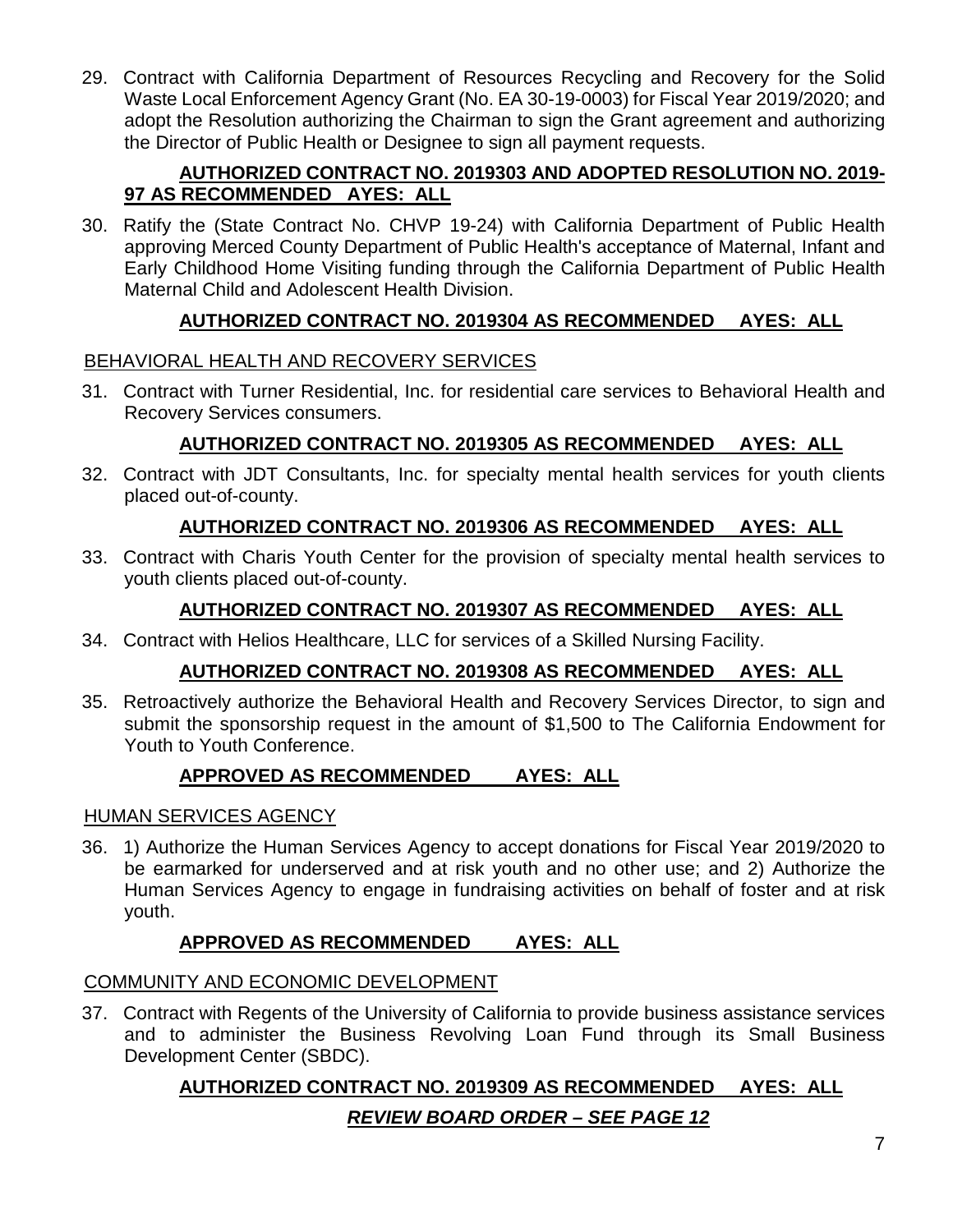38. 1) Authorize the Director of Community and Economic Development to submit an application to the Sustainable Transportation Planning Grant Program for the development of a multimodal transportation interconnectivity plan; and 2) Direct Staff to return to the Board for acceptance of the grant, if awarded.

## **APPROVED AS RECOMMENDED AYES: ALL**

## ADMINISTRATIVE SERVICES

39. 1) Approve and authorize the Chairman to sign the Master Agreement with AT&T that establishes the general terms and conditions that will apply to the County's purchase of communications services from AT&T through individual service orders; 2) Approve and authorize the Chairman to sign the Network Integration Services Agreement to provide the additional equipment and services required for the County's integrated voice and data network; and, 3) Authorize the Director of Administrative Services to negotiate and sign a final Master Agreement and Network Integration Services Agreement and related change orders.

## **PULLED – NO ACTION TAKEN**

40. Contract with Innovative Private Security for security guard services; and authorize the Director of Administrative Services to sign contract amendments that update the scope of work.

## **AUTHORIZED CONTRACT NO. 2019310 AS RECOMMENDED AYES: ALL**

## WORKFORCE INVESTMENT

41. Accept the Prison to Employment Initiative Direct and Support Services Grant in the amount of \$125,125 to provide employment-related services to 5 formerly incarcerated and justiceinvolved individuals in Merced County.

## **AUTHORIZED CONTRACT NO. 2019311 AS RECOMMENDED AYES: ALL**

## DISTRICT ATTORNEY

42. Approve and authorize the District Attorney or her designee to electronically submit the Equitable Sharing Agreement and Certification for the Federal Forfeiture Program for Fiscal Year 2018/2019, and authorize the Chairman to sign the agreement and certification.

## **AUTHORIZED CONTRACT NO. 2019312 AS RECOMMENDED AYES: ALL**

43. Adopt the Resolution authorizing the District Attorney's participation in the California Department of Insurance Automobile Insurance Fraud Program, authorizing the District Attorney to submit the grant application and authorizing the District Attorney to execute the Grant Award Agreement to receive grant funds in the requested amount of \$147,824 for Fiscal Year 2019/2020.

### **AUTHORIZED CONTRACT NO. 2019313 AND ADOPTED RESOLUTION NO. 2019- 94 AS RECOMMENDED AYES: ALL**

## ELECTIONS

44. Contract with Democracy Live, Inc. for OMNIBALLOT RAVBM Voting System.

## **AUTHORIZED CONTRACT NO. 2019314 AS RECOMMENDED AYES: ALL**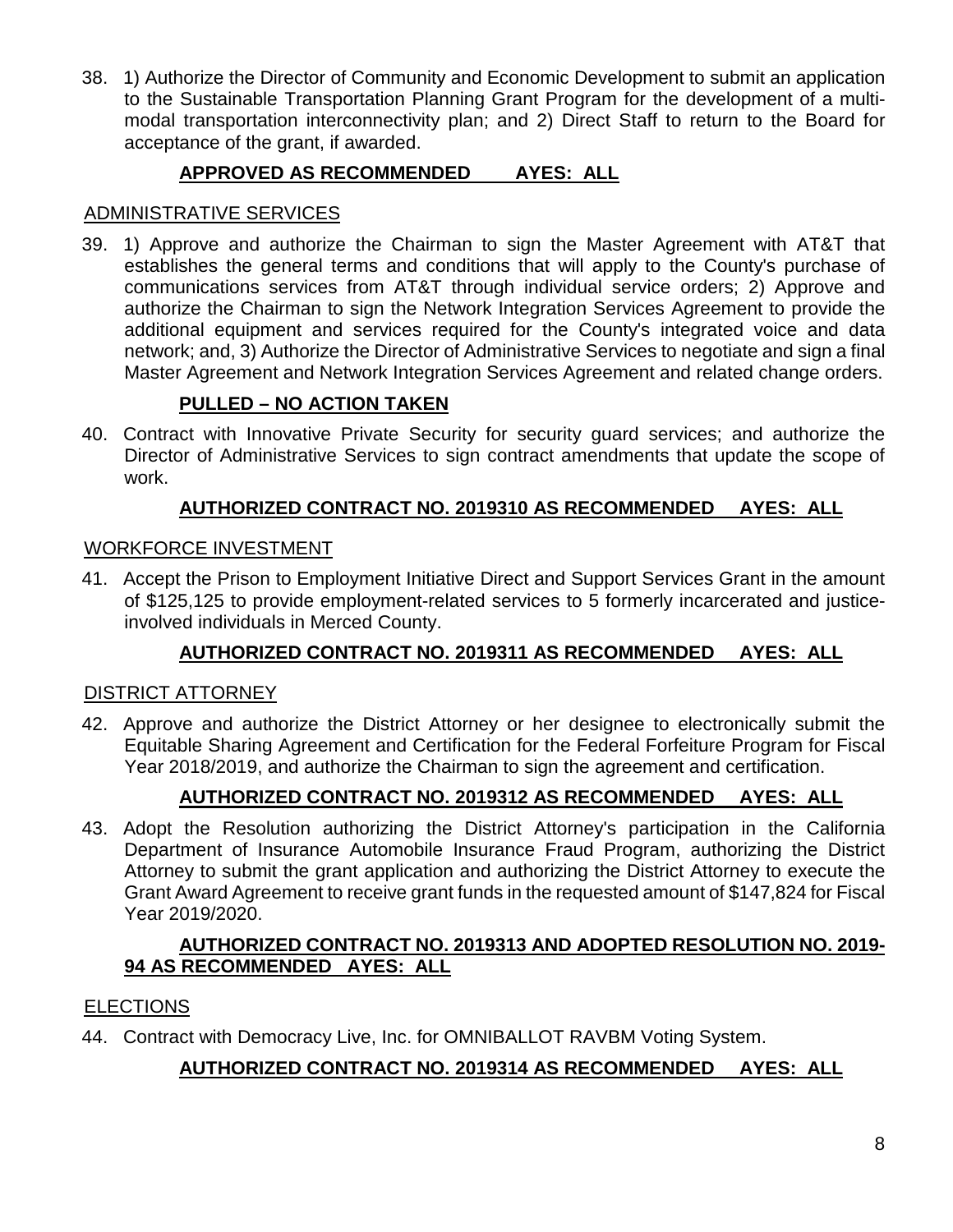## PROBATION

45. Contract with B.I. Incorporated dba BI Correctional Services, Inc. to provide a jail re-entry program inside the John Latorraca Correctional Facility.

## **AUTHORIZED CONTRACT NO. 2019315 AS RECOMMENDED AYES: ALL**

46. 1) Approve and authorize the Chairman to retroactively approve the acceptance of the Board of State and Community Corrections Mental Health Training Grant to offset new training costs for mental health related courses for a total of \$35,100 and authorize the Chief of Probation Officer to sign the grant award agreement; and 2) Approve related Budget Transfer. (4/5 Vote Required)

## **AUTHORIZED CONTRACT NO. 2019316 AS RECOMMENDED AYES: ALL**

### **SHERIFF**

47. Authorize the Sheriff to sign a contract with the State of California to accept the Board of State and Community Corrections (BSCC) funding in the amount of \$27,000 to provide mental health training to corrections personnel; and approve Budget Transfer increasing appropriations by \$27,000 in the Sheriff's Budget Unit 23000 for Fiscal Year 2019/2020 budget.

## **AUTHORIZED CONTRACT NO. 2019317 AS RECOMMENDED AYES: ALL**

#### HUMAN RESOURCES

48. Ratify the Memorandum of Understanding with Merced County Law Enforcement Sergeants (MCLES) representing Bargaining Unit 30.

## **AUTHORIZED CONTRACT NO. 2019318 AS RECOMMENDED AYES: ALL**

49. Ratify the Memorandums of Understanding with American Federation of State, County, and Municipal Employees (AFSCME) representing Bargaining Units 4,5,6,8.

#### **AUTHORIZED CONTRACT NO. 2019319 AS RECOMMENDED AYES: ALL**

50. 1) Approve the change of one Employment & Training Worker I/II position, classification 4452/4453, salary range 64.8/66.8 in Budget Unit 50050 to Employment & Training Worker III, classification 4454, salary range 68.8; 2) Approve the modifications to the following existing job classification specifications; Social Worker I/II/III; 3) Approve amendments to the Position Allocation Resolution 06-120/A.

## **ADOPTED RESOLUTION NO. 2019-95 AS RECOMMENDED AYES: ALL**

#### EXECUTIVE OFFICE

51. Authorize the Chairman to sign the Civil Grand Jury letter of response pertaining to matters under the control of the Board as noted in the Fiscal Year 2018/2019 Civil Grand Jury Report.

## **APPROVED AS RECOMMENDED AYES: ALL**

52. Provide staff direction regarding a contribution of approximately \$1,500 in Sheriff security services towards the First Annual Merced County Nut Festival at the Merced County Fairgrounds on October 26, 2019.

## **APPROVED AS RECOMMENDED AYES: ALL**

## *REVIEW BOARD ORDER – SEE PAGE 12 AND 13*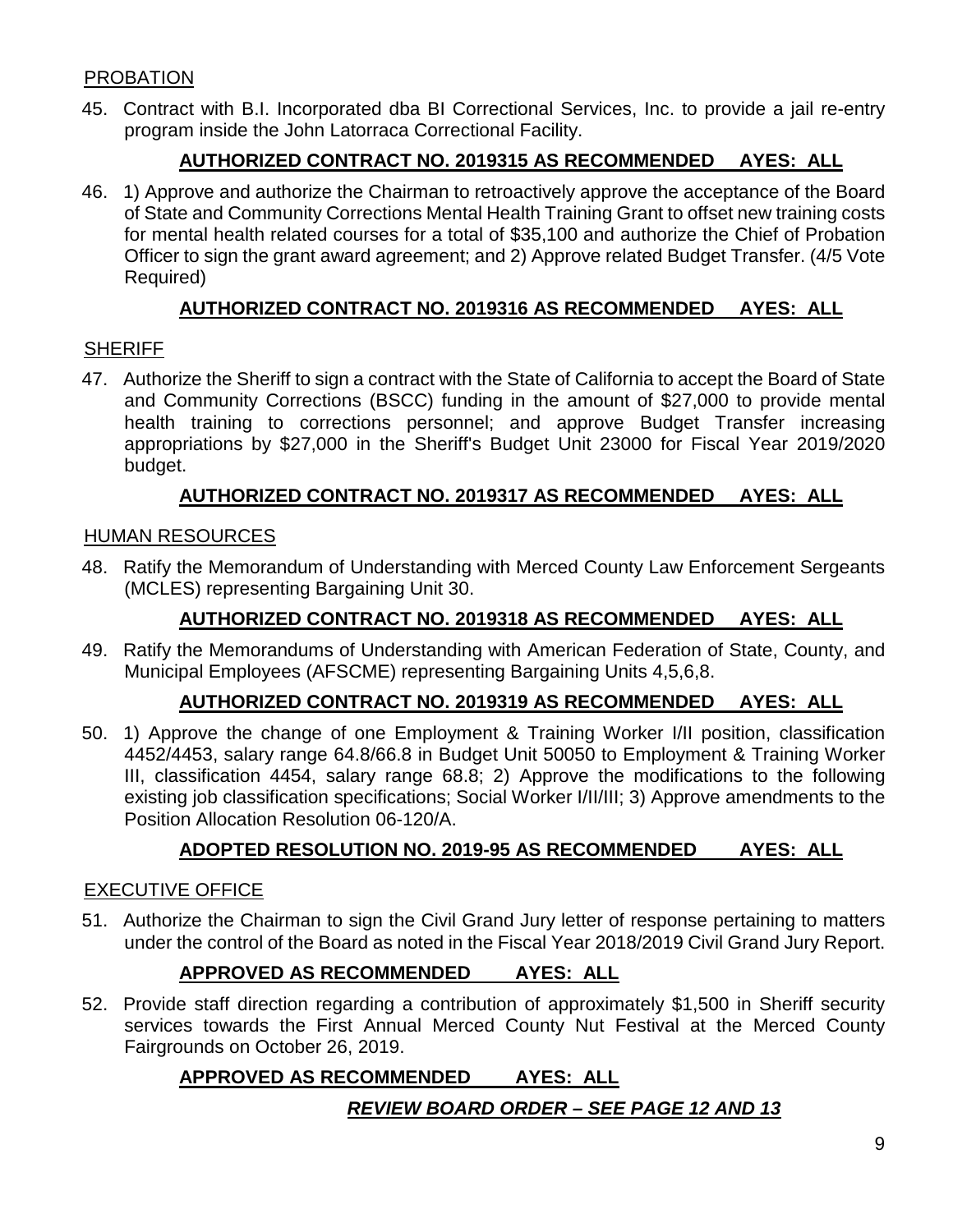### BOARD APPOINTMENTS

53. Amend the Appointment of Brian Pena to serve as a member of the Behavioral Health Board, representing District One and not District Two filling an unexpired term until June 30, 2021.

## **APPROVED AS RECOMMENDED AYES: ALL**

54. Reappoint Amelia Johnson to serve as a member of the Library Advisory Commission, representing District Two, until August 31, 2022 and reappoint Mary Guidone to serve as a member of the Library Advisory Commission, representing District Two, until August 31, 2023.

#### **APPROVED AS RECOMMENDED AYES: ALL**

55. Appoint Susan Ochoa to serve as a member of the Winton Municipal Advisory Council until March 31, 2021.

### **APPROVED AS RECOMMENDED AYES: ALL**

## BOARD INFORMATION & POSSIBLE ACTION **ACCEPTED AND PLACED ON FILE AYES: ALL**

- 56. Community and Economic Development re: Delta-Mendota Subbasin Proposition 1 Sustainable Groundwater Management Grant Program reimbursement to Merced County.
- 57. Sheriff-Coroner re: Annual reporting requirement on Inmate Welfare Trust Fund for Fiscal Year 2018-2019 in accordance with Penal Code Section 4025(e).
- 58. Elections re: To inform the Board of the upcoming Presidential Primary Election to be held on Tuesday, March 3, 2020; and the department will return to the Board for adoption of a resolution consolidating local elections with Presidential Primary 2020 Election and directing the Registrar of Voters to provide election services.
- 59. Fire re: Notification to the Board of Supervisors and residents of Merced County that October 6 through October 12, 2019 is National Fire Prevention Week in the United States.
- 60. Law Library re: Submission of 2018-2019 Annual Report pursuant to Business and Professions Code 6349.
- 61. State Board of Equalization re: Annual Meeting of the State Board of Equalization and County Assessors on October 23, 2019.
- 62. Merced County Mosquito Abatement District re: General Manager's Report for August 20 through September 17, 2019.

### **THE BOARD RECESSED TO MEET AS AN IN-HOME SUPPORTIVE SERVICES PUBLIC AUTHORITY AND RECONVENED TO MEET AS A BOARD OF SUPERVISORS**

### **THE BOARD ADJOURNED THE MEETING AT 11:02 A.M. UNTIL TUESDAY, OCTOBER 22, 2019, AT 10:00 A.M.**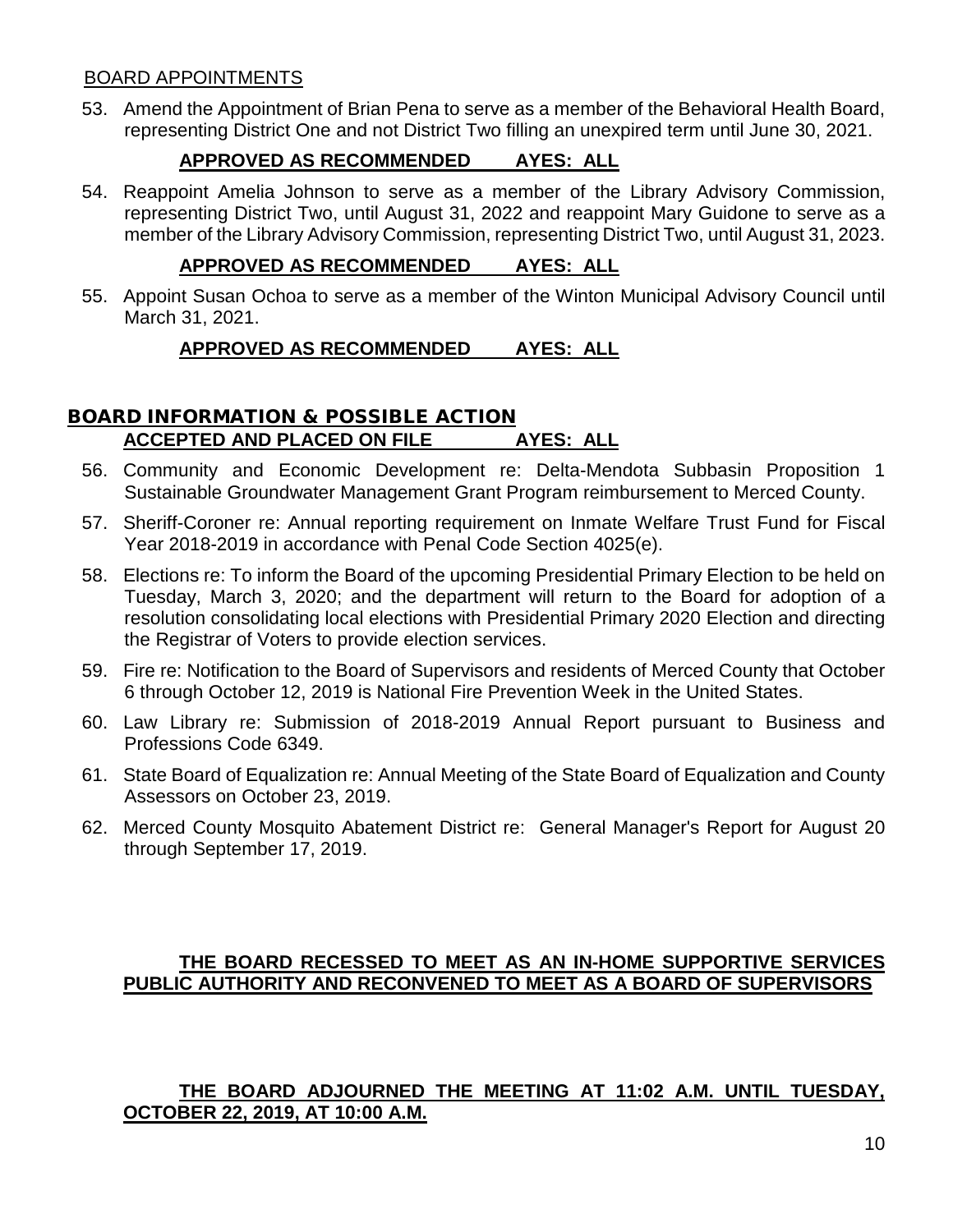#### **10:00 A.M. SCHEDULED ITEM 2019-10-01 PUBLIC OPPORTUNITY**

Fernando Aguilera, Merced resident shares about their event that took place on September 15<sup>th</sup> in downtown Merced and thanks Supervisor Espinoza and Mayor Murphy for attending.

Dave Lockridge, ACE Overcomers Executive Director thanks the Board and Chief Kettering for their support. He states that ACE Overcomers works with people who suffer abuse, neglect and household dysfunction.

# **10:00 A.M. SCHEDULED ITEM**

#### **2019-10-01 COUNTY EXECUTIVE OFFICE – SECOND READING – PROPOSED ORDINANCE**

The time and date previously scheduled to conduct a second reading and consider adoption of an ordinance entitled "An Ordinance Repealing and Replacing Chapter 5.12, Title 5, of the Merced County Code relating to County Purchasing and Purchasing Agent Authority".

Upon motion of Supervisor Silveira, seconded by Supervisor McDaniel, duly carried, the Board waives further reading of the proposed ordinance.

Upon motion of Supervisor Lor, seconded by Supervisor Espinoza, duly carried, the Board adopts Ordinance No.1974 Repealing and Replacing Chapter 5.12, Title 5, of the Merced County Code relating to County Purchasing and Purchasing Agent Authority. Ayes: Pareira, Espinoza, Lor, McDaniel, Silveira

#### **10:00 A.M. SCHEDULED ITEM 2019-10-01 COUNTY EXECUTIVE OFFICE – SECOND READING – PROPOSED ORDINANCE**

The time and date previously scheduled to conduct a second reading and consider adoption of an ordinance entitled "An Ordinance adding Chapter 5.14 to the Merced County Code relating to the adoption of an alternative leasing procedure for County-owned real property and designating authority to County officials for various real property transactions".

Upon motion of Supervisor McDaniel, seconded by Supervisor Silveira, duly carried, the Board waives further reading of the proposed ordinance.

Upon motion of Supervisor McDaniel, seconded by Supervisor Silveira, duly carried, the Board adopts Ordinance No. 1975 adding Chapter 5.14 to the Merced County Code relating to the adoption of an alternative leasing procedure for County-owned real property and designating authority to County officials for various real property transactions. Ayes: Pareira, Espinoza, Lor, McDaniel, Silveira

#### **ACTION ITEM NO. 23 2019-10-01 PUBLIC WORKS**

The Clerk announces agreement for purchase of real property between Merced County and Dole Packaged Foods, LLC, a California Limited Liability Company, for acquisition of property located on Los Cerritos Road (APNs 038-050-024 & 038-050-025) for the Los Cerritos Road over Dry Creek Bridge Project at a cost of \$12,100; authorizing the Chairman to sign the agreement listing the terms and conditions of the acquisition; adopting the Resolution accepting the Easement Deed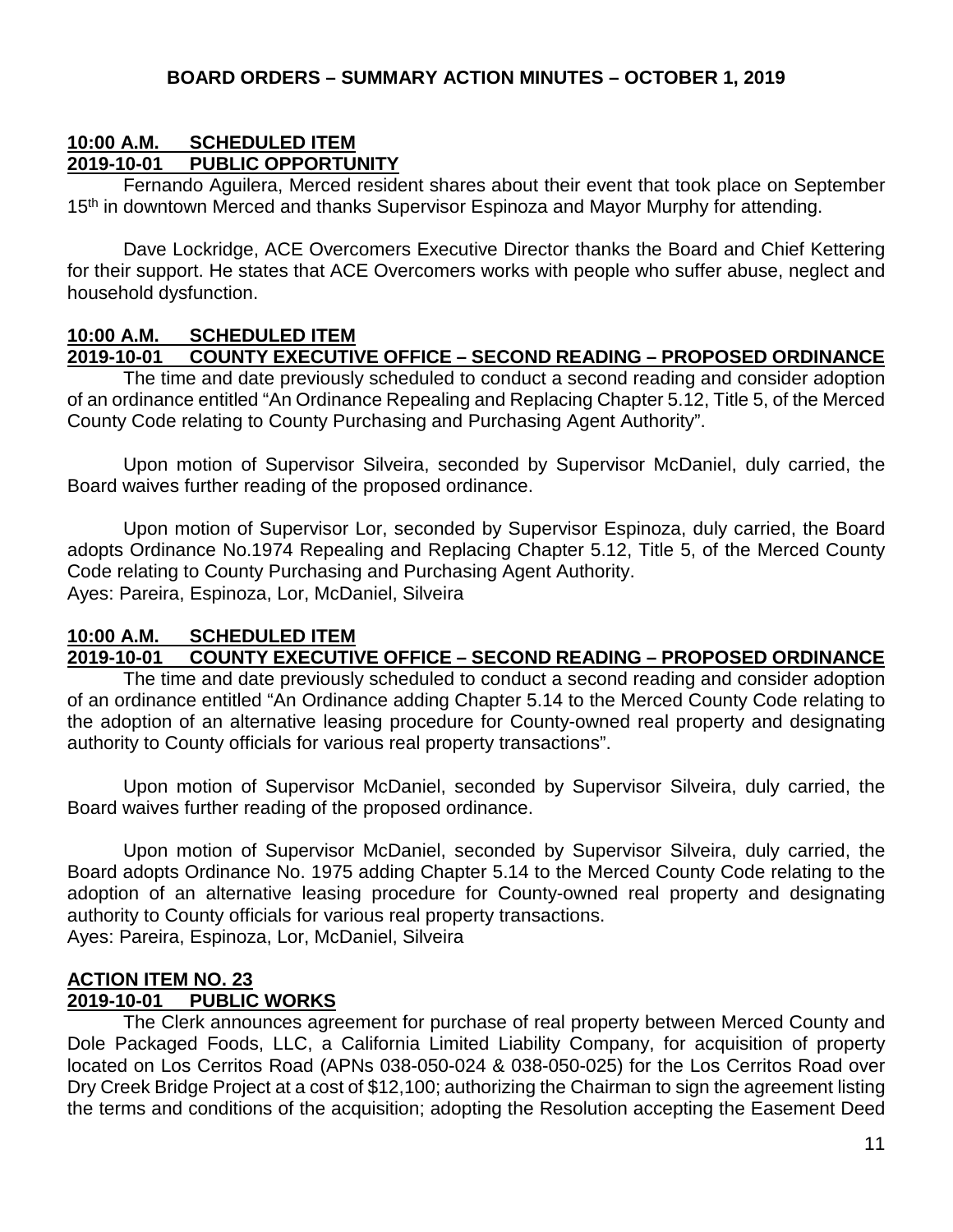from Dole Packaged Foods, LLC, a California Limited Liability Company, for acquisition of property for the Los Cerritos Road over Dry Creek Bridge Project; and approving payment to a title company for the accepted value of property plus escrow and any other transaction fees is before the Board for consideration.

Supervisor Espinoza states that he has a conflict because he sells peaches to Dole Packaged Foods, LLC and abstains from voting on the item.

Upon motion of Supervisor Silveira, seconded by Supervisor McDaniel, the Board approves Contract No. 2019297 for purchase of real property between Merced County and Dole Packaged Foods, LLC, a California Limited Liability Company, for acquisition of property located on Los Cerritos Road (APNs 038-050-024 & 038-050-025) for the Los Cerritos Road over Dry Creek Bridge Project at a cost of \$12,100; authorizes the Chairman to sign the agreement listing the terms and conditions of the acquisition; adopts Resolution No. 2019-96 accepting the Easement Deed from Dole Packaged Foods, LLC, a California Limited Liability Company, for acquisition of property for the Los Cerritos Road over Dry Creek Bridge Project; and approves payment to a title company for the accepted value of property plus escrow and any other transaction fees.

Ayes: Pareira, Lor, McDaniel, Silveira Abstain: Espinoza

## **ACTION ITEM NO. 37**

## **2019-10-01 COMMUNITY AND ECONOMIC DEVELOPMENT**

The Clerk announces contract with The Regents of the University of California to provide business assistance services and to administer the Business Revolving Loan Fund through its Small Business Development Center (SBDC).

Curt Clark, Director of Small Business Development Center thanks the Board and states that this is the 6<sup>th</sup> year the Board has supported this contract. He gives the Board an update on the services they provide.

Upon motion of Supervisor McDaniel, seconded by Supervisor Silveira, duly carried, the Board approves Contract No. 2019309 with The Regents of the University of California to provide business assistance services and to administer the business Revolving Loan Fund through its Small Business Development Center.

Ayes: Pareira, Espinoza, Lor, McDaniel, Silveira

## **ACTION ITEM NO. 52**

## **2019-10-01 EXECUTIVE OFFICE**

The Clerk announces item to provide staff direction regarding a contribution of approximately \$1,500 in Sheriff security services towards the First Annual Merced County Nut Festival at the Merced County Fairgrounds on October 26, 2019 is before the Board for consideration.

Necola Adams thanks staff for putting this item on the agenda.

Jim Brown, County Executive Officer clarifies the item and states that there is an advertising budget and there is money in the budget for it if the Board desires to move forward with the contribution.